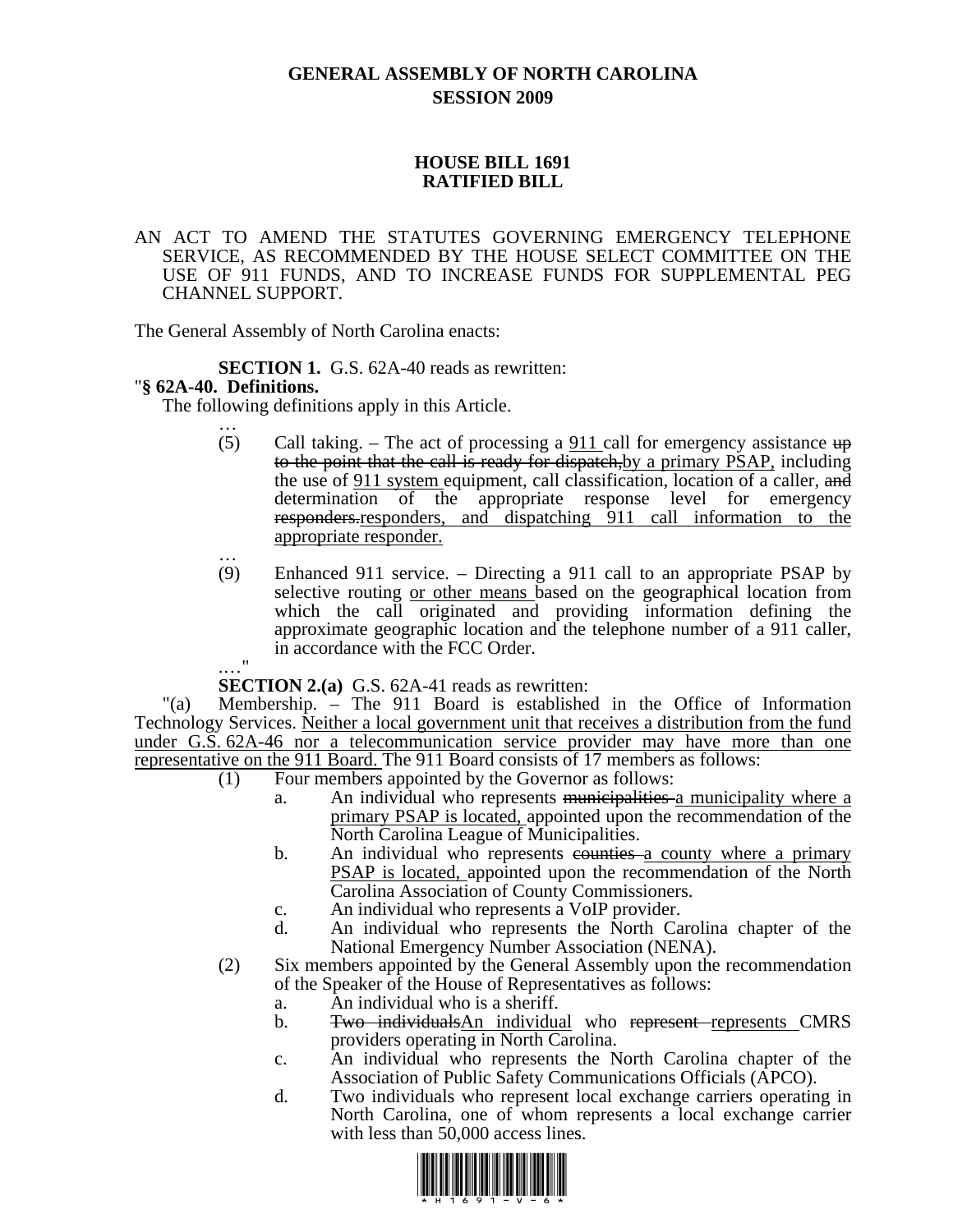- e. A fire chief with experience operating or supervising a PSAP, appointed upon the recommendation of the North Carolina Firemen's Association.
- (3) Six members appointed by the General Assembly upon the recommendation of the President Pro Tempore of the Senate as follows:
	- a. An individual who is a chief of police.
	- b. Two individuals who represent CMRS providers operating in North Carolina.
	- c. An individual who represents the North Carolina chapter of the National Emergency Number Association (NENA). A Rescue or Emergency Medical Services Chief with experience operating or supervising a PSAP, appointed upon the recommendation of the North Carolina Association of Rescue and Emergency Medical Services.
	- d. Two individuals who represent local exchange carriers operating in North Carolina, one of whom represents a local exchange carrier with less than 200,000 access lines.
- (4) The State Chief Information Officer or the State Chief Information Officer's designee, who serves as the chair.

(b) Term. – A member's term is four years. No member may serve more than two terms. Members remain in office until their successors are appointed and qualified. Vacancies are filled in the same manner as the original appointment. The Governor may remove any member for misfeasance, malfeasance, or nonfeasance in accordance with G.S. 143B-13(d). .…"

**SECTION 2.(b)** Other than the positions removed by this act or individuals prohibited from serving on the Board due to duplicate representation prohibited by this act, the existing members of the 911 Board shall continue to serve until the expiration of their original terms. An existing member may not be reappointed to the Board if he or she has served two terms on the 911 Board.

**SECTION 3.** G.S. 62A-42 reads as rewritten:

## "**§ 62A-42. Powers and duties of the 911 Board.**

- (a) Duties. The 911 Board has the following powers and duties:
	- … (4) To establish policies and procedures to fund advisory services and training for PSAPs PSAPs, to set operating standards for PSAPs, and to provide funds in accordance with these policies and procedures. policies, procedures, and standards. …
	- (6a) To use funds available to the 911 Board under G.S. 62-47 to pay its obligations incurred for statewide 911 projects. …
	- (8a) To design, create, or acquire printed or Web-based public education materials regarding the proper use of 911.
	- (9) To adopt rules to implement this Article. This authority does not include the regulation of any enhanced 911 service, such as the establishment of technical standards.standards for telecommunications service providers to

deliver 911 voice and data.<br>
…<br>
(b) Prohibition. – In no event shall the 911 Board or any other State agency lease, construct, operate, or own a communications network for the purpose of providing 911 service. The 911 Board may pay private sector vendors for provisioning a network for the purpose of providing 911 service."

**SECTION 4.** G.S. 62A-43(d) reads as rewritten:

"(d) Adjustment of Charge. – The 911 Board must monitor the revenues generated by the service charge. If the 911 Board determines that the rate produces revenue that exceeds or is less than in excess of the amount needed, the 911 Board must reducemay adjust the rate. The reduced rate must ensure full cost recovery for voice communications service providers and for primary PSAPs over a reasonable period of time. A change in the amount of the rate becomes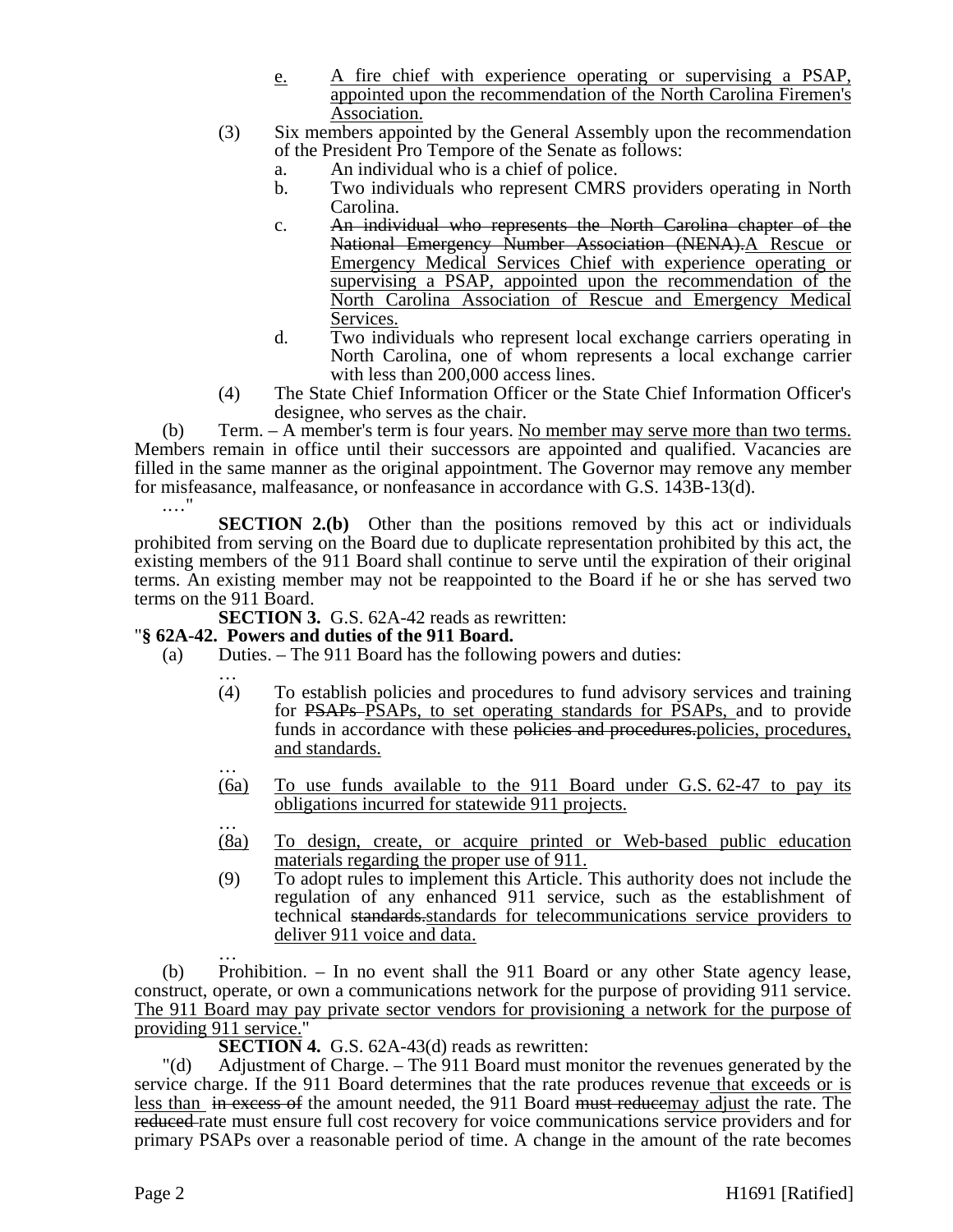effective only on July 1July 1. of an even-numbered year. The 911 Board must notify providers of a change in the rate at least 90 days before the change becomes effective."

**SECTION 5.** G.S. 62A-44(b) reads as rewritten:

"(b) Allocation of Revenues. – The 911 Board may deduct and retain for its administrative expenses  $up$  to one percent  $(1%)$  a percentage of the total service charges remitted to it under G.S. 62A-43 for deposit in the 911 Fund. The percentage may not exceed two percent (2%). The percentage is one percent (1%) unless the 911 Board sets the percentage at a different amount. The 911 Board must monitor the amount of funds required to meet its financial commitment to provide technical assistance to primary PSAPs and set the rate at an amount that enables the 911 Board to meet this commitment. The remaining revenues remitted to the 911 Board for deposit in the 911 Fund are allocated as follows:

- (1) A percentage of the funds remitted by CMRS providers to the 911 Fund are allocated for reimbursements to CMRS providers pursuant to G.S. 62A-45.
- (2) A percentage of the funds remitted by CMRS providers and all funds remitted by all other voice communications service providers are allocated for monthly distributions to primary PSAPs pursuant to G.S. 62A-46 and grants to PSAPs pursuant to G.S. 62A-47.
- (3) The percentage of the funds remitted by CMRS providers allocated to CMRS providers and PSAPs shall be set by the 911 Board and may be adjusted by the 911 Board as necessary to ensure full cost recovery for CMRS providers and, to the extent there are excess funds, for distributions to primary PSAPs."
- **SECTION 6.** G.S. 62A-45(c) reads as rewritten:

"(c) Grant Reallocation. – If the amount of reimbursements to CMRS providers by the 911 Board for a fiscal year is less than the amount of funds allocated for reimbursements to CMRS providers for that fiscal year, the 911 Board may reallocate part or all of the excess amount to the PSAP Grant and Statewide 911 Projects Account established under G.S. 62A-47. The 911 Board may reallocate funds under this subsection only once each calendar year and may do so only within the three-month period that follows the end of the fiscal year. If the 911 Board reallocates more than a total of three million dollars (\$3,000,000) to the PSAP Grant and Statewide 911 Projects Account in a calendar year, it must consider reducing the amount of the service charge in G.S. 62A-44 to reflect more accurately the underlying costs of providing 911 system services.

The 911 Board must make the following findings before it reallocates funds to the PSAP Grant and Statewide 911 Projects Account:

- (1) There is a critical need for additional funding for PSAPs in rural or high-cost areas to ensure that enhanced 911 service is deployed throughout the State.
- (2) The reallocation will not impair cost recovery by CMRS providers.
- (3) The reallocation will not result in the insolvency of the 911 Fund."

**SECTION 7.(a)** G.S. 62A-46(a) reads as rewritten:

"(a) Monthly Distribution. – The 911 Board must make monthly distributions to primary PSAPs from the amount allocated to the 911 Fund for PSAPs. A PSAP is not eligible for a distribution under this section unless it provides enhanced 911 service and received distributions from the 911 Board in the 2008-2009 fiscal year. The Board must comply with all of the following:

- (1) Administration. The Board must notify PSAPs of the estimated distributions no later than December 31 of each year. The Board must determine actual distributions no later than June 1 of each year. The Board must determine a method for establishing distributions that is equitable and sustainable and that ensures distributions for eligible operating costs and anticipated increases for all funded PSAPs. The Board must establish a formula to determine each PSAP's base amount. The formula must be determined and published to PSAPs in the first quarter of the fiscal year preceding the fiscal year in which the formula is used. The Board may not change the funding formula for the base amount more than once every year.
- (2) Reports. The Board must report to the Joint Legislative Commission on Governmental Operations, the Revenue Laws Study Committee, and the Joint Legislative Utility Review Committee within 45 days of a change in the funding formula. The report must contain a description of the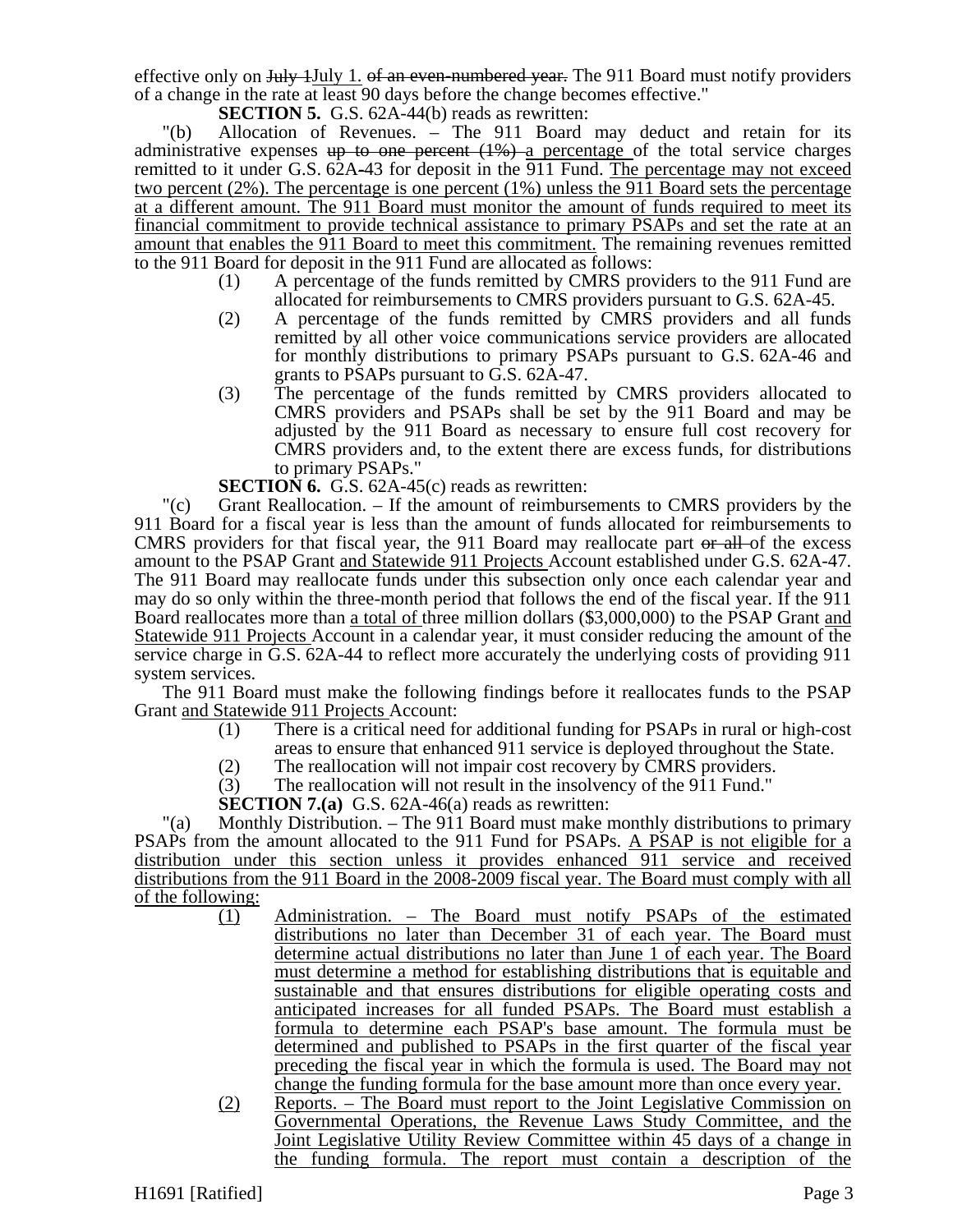differences in the old and new formulas and the projected distributions to each PSAP from the new formula.

- (3) Formula. The funding formula established by the Board must consider all of the following:
	- a. The population of the area served by a PSAP.
	- b. PSAP reports and budgets, disbursement histories, and historical costs.
	- c. PSAP operations, 911 technologies used by the PSAP, compliance with operating standards of the 911 Board, level of service a PSAP delivers dispatching fire, emergency medical services, law enforcement, and Emergency Medical Dispatch.
	- d. The tier designation of the county in which the PSAP is located as designated in G.S. 143B-437.08.
	- e. Any interlocal government funding agreement between a primary PSAP and a secondary PSAP, if the secondary PSAP was in existence as of June 1, 2010, receives funding under the agreement, and is within the service area of the primary PSAP.
	- Any other information the Board considers relevant.
- (4) Additional distributions. In the first quarter of the Board's fiscal year, the Board must determine whether payments to PSAPs during the preceding fiscal year exceeded or were less than the eligible costs incurred by each PSAP during the fiscal year. If a PSAP receives less than its eligible costs in any fiscal year, the Board may increase a PSAP's distribution in the following fiscal year above the base amount as determined by the formula to meet the estimated eligible costs of the PSAP as determined by the Board. The Board may not distribute less than the base amount to each PSAP except as provided in subsection (b1) of this section. The Board must provide a procedure for a PSAP to request a reconsideration of its distribution or eligible expenses.

The amount to be distributed to each primary PSAP is the sum of the following:

- (1) The PSAP's base amount. The PSAP's base amount is the amount the PSAP received in the fiscal year ending June 30, 2007, and deposited in the Emergency Telephone System Fund of its local governing entity, as reported to the State Treasurer's Office, Local Government Division.
- (2) The PSAP's per capita amount. The PSAP's per capita amount is the PSAP's per capita share of the amount designated by the Board under subsection (b) of this section for the per capita distribution. The 911 Board must use the most recent population estimates certified by the State Budget Officer in making the per capita distribution under this subdivision. A PSAP is not eligible for a distribution under this subdivision unless it provides enhanced 911 service."

**SECTION 7.(b)** G.S. 62A-46 is amended by adding a new subsection to read:

"(b1) Carryforward. – A PSAP may carry forward distributions for eligible expenditures for capital outlay, capital improvements, or equipment replacement. Amounts carried forward to the next fiscal year from distributions made by the 911 Board may not be used to lower the distributions in subsection (a) of this section unless the amount is greater than twenty percent (20%) of the average yearly amount distributed to the PSAP in the prior two years. The 911 Board may allow a PSAP to carry forward a greater amount without changing the PSAP's distribution.

**SECTION 7.(c)** G.S. 62A-46(c) reads as rewritten:

"(c) Use of Funds. – A PSAP that receives a distribution from the 911 Fund may not use the amount received to pay for the lease or purchase of real estate, cosmetic remodeling of emergency dispatch centers, hiring or compensating telecommunicators, or the purchase of mobile communications vehicles, ambulances, fire engines, or other emergency vehicles. Distributions received by a PSAP may be used only to pay for the following:

> (1) The lease, purchase, or maintenance of emergency telephone equipment, including necessary computer hardware, software, and database provisioning, addressing, and nonrecurring costs of establishing a 911 system.of: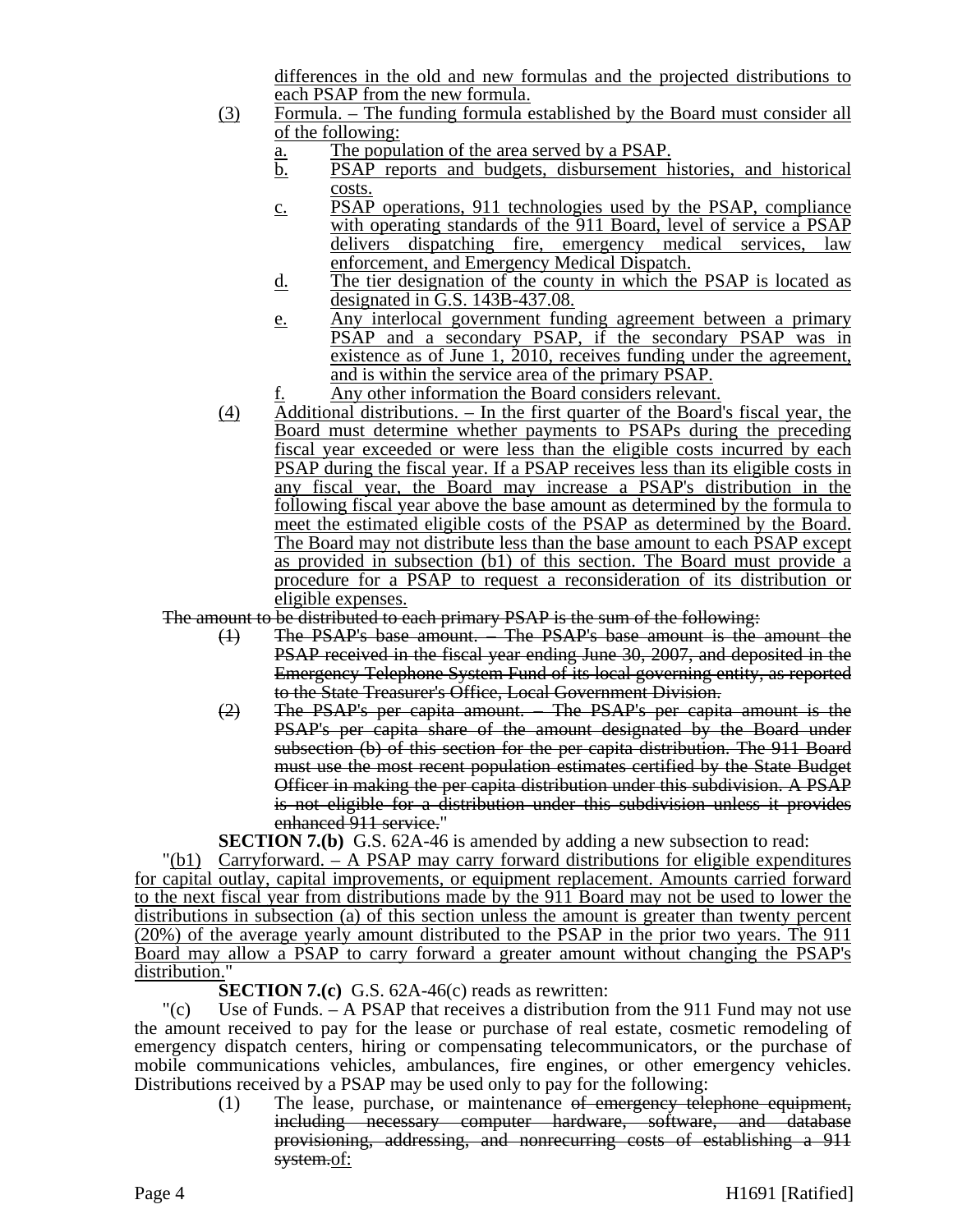- a. Emergency telephone equipment, including necessary computer hardware, software, and database provisioning.
- 
- <u>b.</u> Addressing.<br>
<u>C.</u> Telecommun<br>
d. Dispatch eq Telecommunicator furniture.
- Dispatch equipment located exclusively within a building where a PSAP is located, excluding the costs of base station transmitters, towers, microwave links, and antennae used to dispatch emergency call information from the PSAP.
- $\frac{(1a)}{(2)}$  The nonrecurring costs of establishing a 911 system.<br>(2) Expenditures for in-State training of 911 person
- Expenditures for in-State training of 911 personnel regarding the maintenance and operation of the 911 system. Allowable training expenses include the cost of transportation, lodging, instructors, certifications, improvement programs, quality assurance training, and training associated with call taking, and emergency medical, fire, or law enforcement procedures.procedures, and training specific to managing a PSAP or supervising PSAP staff. Training outside the State is not an eligible expenditure unless the training is unavailable in the State or the PSAP documents that the training costs are less if received out-of-state. Training specific to the receipt of 911 calls is allowed only for intake and related call taking quality assurance and improvement. Instructor certification costs and course required prerequisites, including physicals, psychological exams, and drug testing, are not allowable expenditures.
- …."

**SECTION 7.(d)** G.S. 62A-46(e) is amended by adding a new subdivision to read:

"(5) A primary PSAP must comply with the rules, policies, procedures, and operating standards for primary PSAPs adopted by the 911 Board."

**SECTION 7.(e)** Subsection (a) of this section becomes effective July 1, 2010, and applies to distributions by the Board in fiscal years beginning in 2011. Subsection (b) of this section becomes effective July 1, 2011, and applies to distributions made on or after that date. Subsection (d) of this section becomes effective July 1, 2011.

**SECTION 8.** G.S. 62A-47 reads as rewritten:

#### "**§ 62A-47. PSAP Grant and Statewide 911 Projects Account.**

(a) Account Established. – A PSAP Grant and Statewide 911 Projects Account is established within the 911 Fund for the purpose of making grants to PSAPs in rural and other high-cost areas, areas and funding projects that provide statewide benefits for 911 service. The Account consists of revenue allocated by the 911 Board under G.S. 62A-45(c) and G.S. 62A-46.

 (b) Grant Application. – A PSAP may apply to the 911 Board for a grant from the **PSAP Grant-Account.** An application must be submitted in the manner prescribed by the 911 Board. The 911 Board may approve a grant application and enter into a grant agreement with a PSAP if it determines all of the following:

- (1) The costs estimated in the application are reasonable and have been or will be incurred for the purpose of promoting a cost-effective and efficient 911 system.
- (2) The expenses to be incurred by the applicant are consistent with the 911 State Plan.
- (3) There are sufficient funds available in the fiscal year in which the grant funds will be distributed.
- (4) The costs are authorized PSAP costs under  $G.S. 62A-46(c)$ ,  $G.S. 62A-46(c)$ , or the costs are for consolidating one or more PSAPs with a primary PSAP, or the relocation costs of primary PSAPs, including costs not authorized under G.S. 62A-46(c) and construction costs.

(c) Grant Agreement. – A grant agreement between the 911 Board and a PSAP must include the purpose of the grant, the time frame for implementing the project or program funded by the grant, the amount of the grant, and a provision for repaying grant funds if the PSAP fails to comply with any of the terms of the grant. The amount of the grant may vary among grantees. If the grant is intended to promote the deployment of enhanced 911 service in a rural area of the State, the grant agreement must specify how the funds will assist with this goal. The 911 Board must publish one or more notices each fiscal year advertising the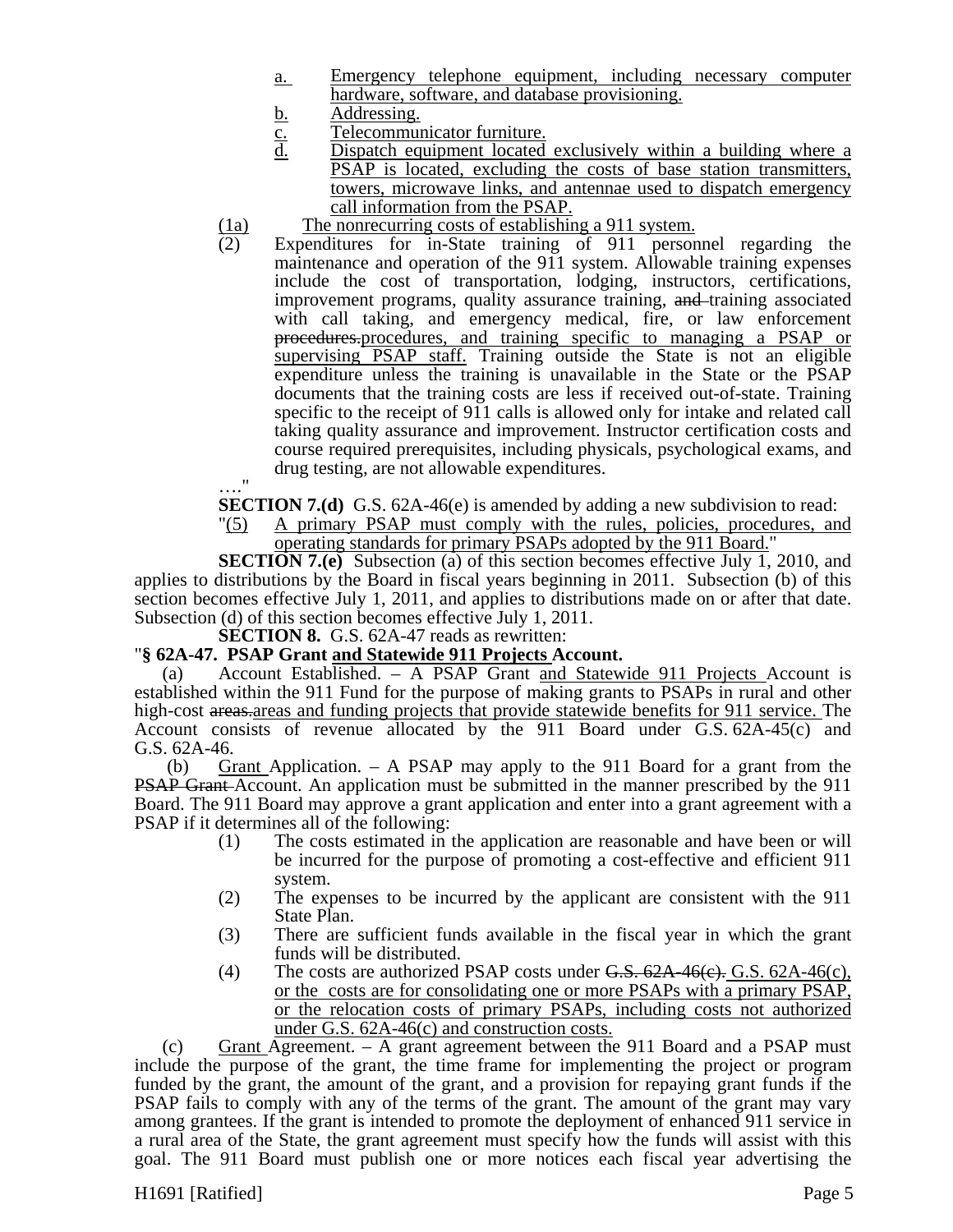availability of grants from the PSAP Grant and Statewide 911 Projects Account and detailing the application process, including the deadline for submitting applications, any required documents specifying costs, either incurred or anticipated, and evidence demonstrating the need for the grant. Any grant funds awarded to PSAPs under this section are in addition to any funds reimbursed under G.S. 62A-46.

(d) Statewide 911 Projects. – The 911 Board may use funds from the Account for a statewide project if the Board determines the project meets all of the following requirements:

- $\frac{(1)}{(2)}$  The project is consistent with the 911 plan.<br>The project is cost-effective and efficient
- The project is cost-effective and efficient when compared to the aggregated costs incurred by primary PSAPs for implementing individual projects.
- $(3)$  The project is an eligible expense under G.S. 62A-46(c).<br>
(4) The project will have statewide benefit for 911 service."
- The project will have statewide benefit for 911 service."

**SECTION 9.** Fifty percent (50%) of funds in the Emergency Telephone System Fund on the effective date of this act may be used by the local government entity to provide for public safety needs, including costs that are not eligible expenses under G.S. 62A-46. The expenditures must be made in fiscal years 2010-2011 and 2011-2012. A local governing entity is not relieved of any prior obligation incurred for uses authorized by G.S. 62A-46. All other funds in the Emergency Telephone System Fund must be used for eligible expenses under Article 3 of Chapter 62A of the General Statutes.

**SECTION 10.** The House Select Committee on the Use of 911 Funds shall study the funding of secondary PSAPs and whether secondary PSAPs should be eligible to receive distributions from the 911 Board.

**SECTION 11.(a)** G.S. 66-359 is repealed.

**SECTION 11.(b)** G.S. 105-164.44I(b) reads as rewritten:

"(b) Supplemental PEG Channel Support. – G.S. 105-164.44J sets out the requirements for receipt by a county or city of supplemental PEG channel support funds distributed under this subsection. The Secretary must include the applicable amount of supplemental PEG channel support in each quarterly distribution to a county or city. The amount to include is one-fourth of the share of each qualifying PEG channel certified by the city or county under G.S. 105-164.44J. The share of each certified PEG channel is the sum of four million dollars (\$4,000,000) and the amount of any funds returned to the Secretary in the prior fiscal year under G.S. 105-164.44J(d) divided by the number of PEG channels certified under G.S. 105-164.44J.one-fourth of twenty-five thousand dollars (\$25,000) for each qualifying PEG channel certified by the county or city under G.S. 105-164.44J. A county or city may not receive PEG channel support under this subsection for more than three qualifying PEG channels.

The amount of money distributed under this subsection may not exceed two million dollars (\$2,000,000) in a fiscal year, plus the amount of any funds returned to the Secretary in the prior fiscal year under G.S. 105-164.44J(d). If the amount to be distributed for qualifying PEG channels in a fiscal year would otherwise exceed this maximum amount, the Secretary must proportionately reduce the applicable amount distributable for each PEG channel. If the amount to be distributed for qualifying PEG channels in a fiscal year is less than this maximum amount, the Secretary must credit the excess amount to the PEG Channel Fund established in G.S. 66-359. For purposes of this subsection, the term "qualifying PEG channel" has the same meaning as in G.S. 105-164.44J."

**SECTION 11.(c)** G.S. 105-164.44J(b) reads as rewritten:

"(b) Certification. – A county or city must certify to the Secretary by July 15 of each year all of the qualifying PEG channels provided for its use during the preceding fiscal year by a cable service provider under either G.S. 66-357 or an existing agreement. A county or city may not certify more than three qualifying PEG channels. The certification must include all of the following:

- (1) An identification of each channel as a public, an education, or a government channel.
- (2) The name and signature of the PEG channel operator for each channel. If a qualifying PEG channel has more than one PEG channel operator, the county or city must include the name of each operator of the PEG channel. A PEG channel operator may be included on the certification of only one county or city for each type of PEG channel that it operates.
- (3) Any other information required by the Secretary."